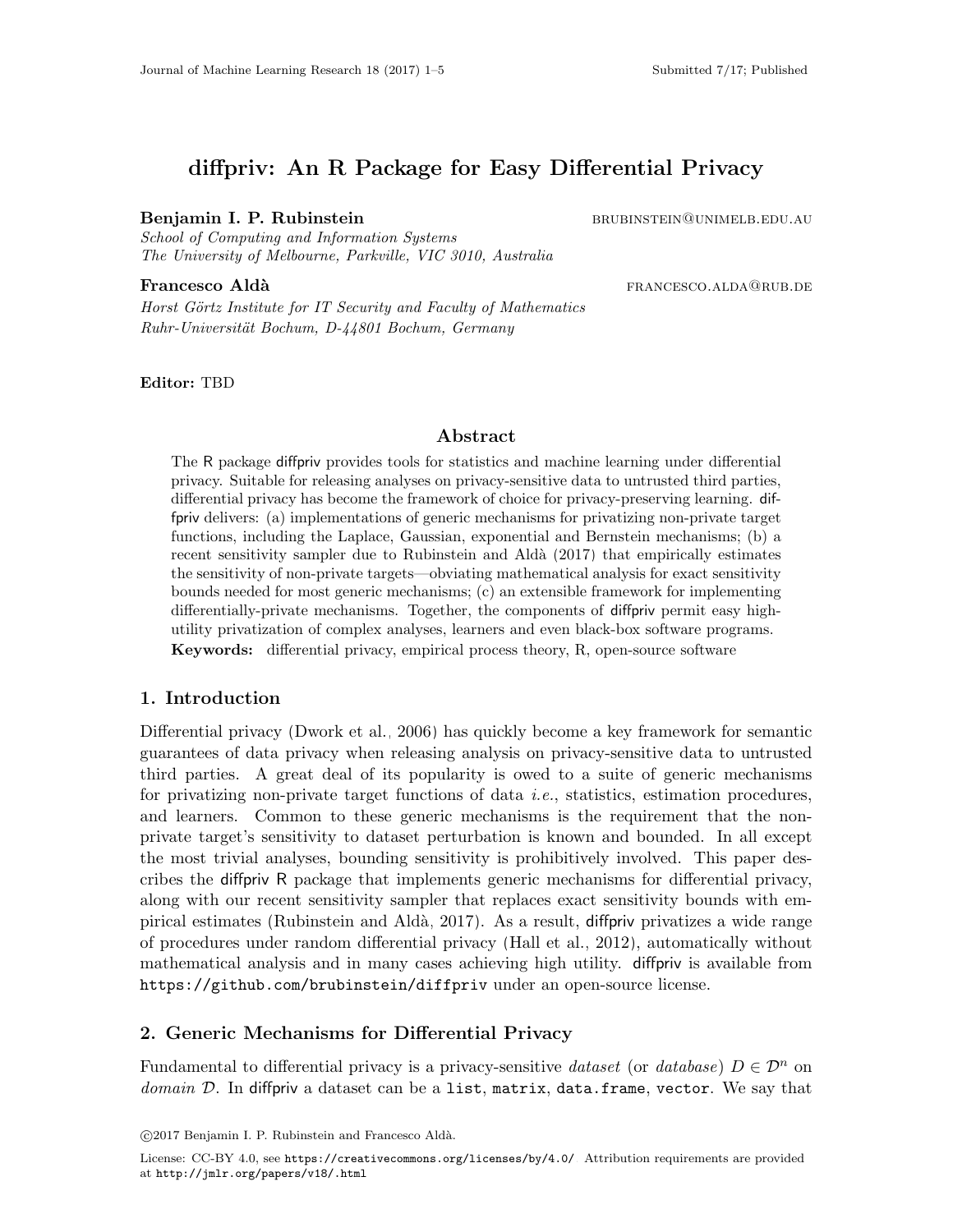a pair of databases  $D, D' \in \mathcal{D}^n$  is neighboring if they differ on exactly one record. While individual records should not be revealed, we aim to release aggregate information on D with a mechanism. A mechanism  $M : \mathcal{D}^n \to \mathcal{R}$  is a random-valued function of databases taking values in a response set  $\mathcal{R}$ ; implemented in diffpriv as virtual class DPMech.

**Definition 1 [\(Dwork et al., 2006\)](#page-4-1)** For  $\epsilon > 0$ , mechanism  $M : \mathcal{D}^n \to \mathcal{R}$  preserves  $\epsilon$ differential privacy if for all neighboring pairs  $D, D' \in \mathcal{D}^n$ , measurable response sets  $R \subseteq \mathcal{R}$ ,  $Pr(M(D) \in R) \leq exp(\epsilon) \cdot Pr(M(D') \in R)$ . Alternatively for  $\delta \in (0,1)$ , relaxed  $(\epsilon, \delta)$ differential privacy holds if  $Pr(M(D) \in R) \leq exp(\epsilon) \cdot Pr(M(D') \in R) + \delta$ .

Mechanism M preserves differential privacy if its response distributions are close on neighboring pairs: an adversary cannot determine an unknown record from M responses, even with knowledge of the other  $n-1$  records. Privacy parameters  $\epsilon(\epsilon,\delta)$  are encapsulated in class DPParamsEps (DPParamsDel respectively). Virtual DPMech generic method releaseResponse(mechanism, privacyParams, X) takes privacy parameters along with sensitive dataset. Most generic mechanisms in differential privacy share a number of properties leveraged by the diffpriv package as follows.

**Privatizing a target function.** Many mechanisms  $M : \mathcal{D}^n \to \mathcal{R}$  seek to privatize a non-private target function  $f: \mathcal{D}^n \to \mathcal{B}$ , with range  $\mathcal B$  often (but not always!) coinciding with  $R$ . Accordingly DPMech objects are initialized with target slot of type function. A mechanism's releaseResponse() method calls target to form privacy-preserving responses.

**Normed target range space.** Target  $f$ 's output space  $\mathcal{B}$  is typically imbued with a norm, denoted  $\|\cdot\|_{\mathcal{B}}$ , needed for measuring the sensitivity of f's outputs to input perturbation. diffpriv flexibly represents this norm within DPMech objects as described next.

Sensitivity-induced privacy. Many mechanisms achieve differential privacy by calibrating randomization to the sensitivity of the target function  $f$ . Targets that are relatively insensitive (sensitive) to perturbing input  $D$  to neighboring  $D'$  need relatively little (large) response randomization. On a pair of neighboring databases  $D, D' \in \mathcal{D}^n$  the sensitivity of f is measured as  $\Delta(D, D') = ||f(D) - f(D')||_B$ . Global sensitivity is the largest such value  $\overline{\Delta} = \sup_{D, D'} ||f(D) = f(D')||_{\mathcal{B}}$  over all possible neighboring pairs. As we discuss in (Rubinstein and Aldà, 2017), a broad class of generic mechanisms, taking sensitivity  $\Delta$  as a parameter, are *sensitivity-induced private*: for any neighboring pair  $D, D' \in \mathcal{D}^n$  if  $\Delta(D, D') \leq \Delta$  then the mechanism  $M_{\Delta}$  run with parameter  $\Delta$  achieves  $Pr(M_{\Delta}(D) \in R) \leq exp(\epsilon) \cdot Pr(M_{\Delta}(D') \in R)$  for all  $R \subseteq \mathcal{R}$ . When run with  $\Delta = \overline{\Delta}$ , this condition holds for all neighboring pairs:  $M_{\overline{\Delta}}$  satisfies  $\epsilon$ -differential privacy. Similarly for  $(\epsilon, \delta)$ -differential privacy. This is essentially how differential privacy is proved for most generic mechanisms, included those in diffpriv. DPMech objects can be initialized with a sensitivity argument, stored in an S4 slot of the same name. If the user provides a manually-derived global sensitivity bound  $\overline{\Delta}$ , then releaseResponse() responses preserve  $\epsilon$ - or  $(\epsilon, \delta)$ -DP (depending on the specific mechanism). We now demonstrate this use case.

Example: Laplace mechanism. diffpriv implements Laplace [\(Dwork et al., 2006\)](#page-4-1), Gaussian [\(Dwork and Roth, 2014\)](#page-4-3), exponential [\(McSherry and Talwar, 2007\)](#page-4-4), and Bernstein [\(Ald`a](#page-4-5)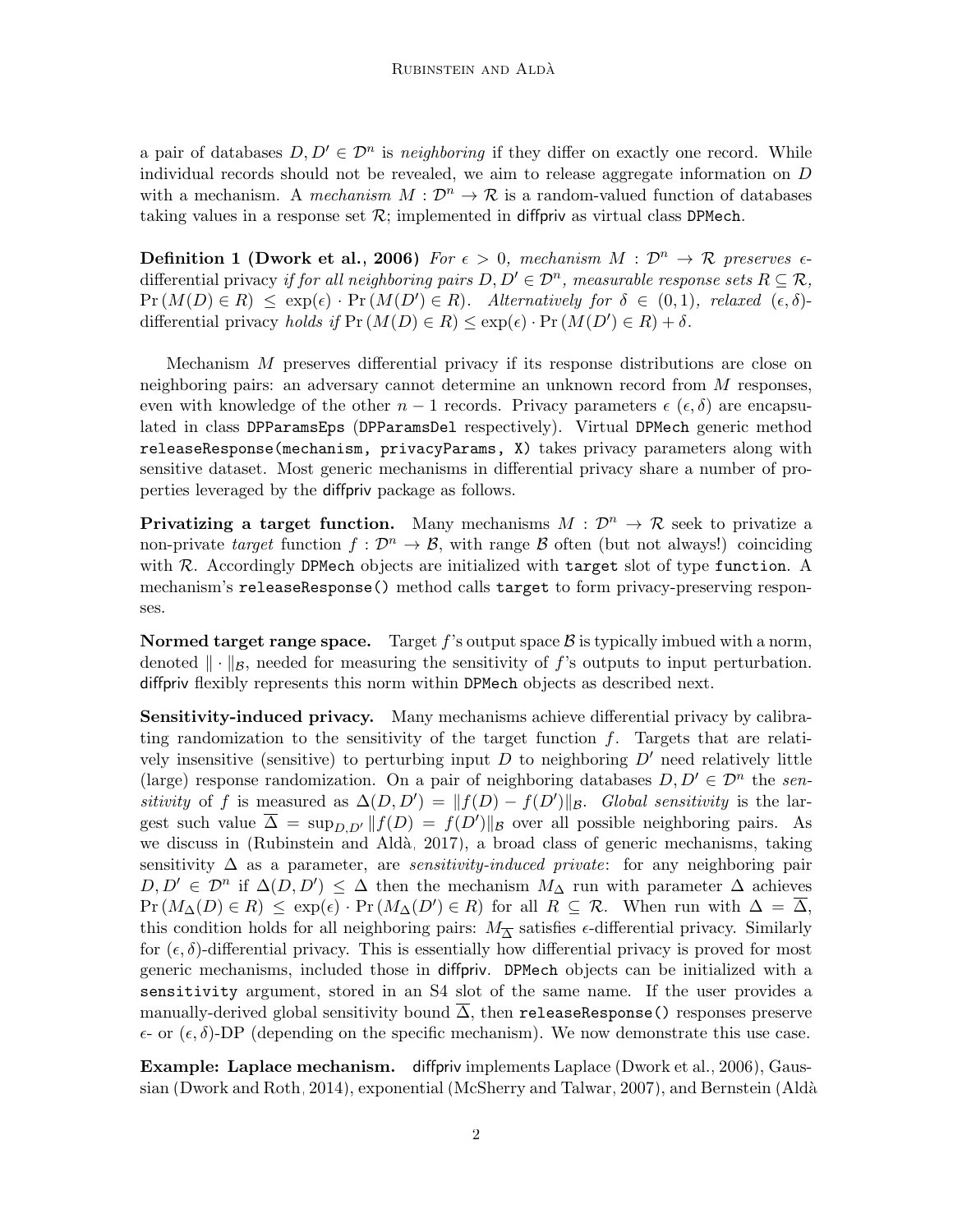[and Rubinstein, 2017\)](#page-4-5) mechanisms as DPMech subclasses DPMechLaplace, DPMechGaussian, DPMechExponential, and DPMechBernstein. An exponential example is included below. DPMechLaplace releases numeric vectors, and requires that  $\mathcal B$  be numeric  $\mathbb R^d$  for some  $d$ and adopts the  $L_1$  norm (sum of absolutes) for  $\|\cdot\|_{\mathcal{B}}$ . The mechanism releases vectors in  $\mathcal{R} = \mathcal{B} = \mathbb{R}^d$  by adding an i.i.d. sample of d Laplace-distributed random variables with means 0 and scales  $\overline{\Delta}/\epsilon$  to  $f(D)$  to achieve  $\epsilon$ -differential privacy. DPMechGaussian also privatizes numeric responses but under  $L_2$ -sensitivity and weaker  $(\epsilon, \delta)$ -DP; DPMechBernstein leverages the Laplace mechanism to release multivariate real-valued functions.

We next demonstrate Laplace privatization of the sample mean on bounded data in  $\mathcal{D}^n = [0,1]^n$ , for which  $\mathcal B$  dimension dims d is one. Global sensitivity is readily bounded as  $1/n$ : For any neighboring pair  $D, D' \in [0, 1]^n$ ,  $\Delta(D, D') = n^{-1} \left| \sum_{i=1}^n D_i - \sum_{i=1}^n D'_i \right|$ . Since  $n-1$  records are identical, and all records are in [0, 1], this is  $|D_n - D'_n|/n \leq 1/n$ .

```
library(diffpriv)
f \leftarrow function(X) mean(X) ## target function
n <- 100 ## dataset size
mechanism \leq DPMechLaplace(target = f, sensitivity = 1/n, dims = 1)
D \le runif(n, min = 0, max = 1) ## the sensitive database in [0,1]^npparams \leq DPParamsEps(epsilon = 1) ## desired privacy budget
r \leq releaseResponse(mechanism, privacyParams = pparams, X = D)
cat("Private response r$response:", r$response,
  "\nNon-private response f(D): ", f(D))
#> Private response r$response: 0.5244495
#> Non-private response f(D): 0.5343454
```
#### 3. Sensitivity Sampling for Random Differential Privacy

When target global sensitivity is supplied as sensitivity within DPMech construction, responses are differentially private. Global sensitivity is known for *idealizations* of e.g., coefficients for regularized logistic regression [\(Chaudhuri and Monteleoni, 2009\)](#page-4-6) and the SVM [\(Rubinstein et al., 2012;](#page-4-7) [Chaudhuri et al., 2011\)](#page-4-8). In complex applications such as privatizing a software function, however, target's global sensitivity may not be readily available. For such cases, diffpriv implements the sensitivity sampler of [Rubinstein and Ald`a](#page-4-0) [\(2017\)](#page-4-0) which forms a high-probability estimate of target sensitivity by repeated probing of sensitivity on random neighboring database pairs, leveraging tools from empirical process theory. Like sensitivity estimates, resulting privacy holds with high probability.

**Definition 2 [\(Hall et al., 2012\)](#page-4-2)** A mechanism M preserves  $(\epsilon, \gamma)$ -random differential privacy (with a corresponding form for  $\epsilon, \delta, \gamma$ ) if  $\forall R \subseteq \mathcal{R}, \Pr(M(D) \in R) \leq \exp(\epsilon)$ .  $Pr(M(D') \in R)$  holds with probability at least  $1 - \gamma$  over random database pairs D, D'.

While weaker than  $\epsilon$ -DP, RDP is arguably more natural than  $(\epsilon, \delta)$ -DP: The later safeguards all databases but not unlikely responses, while RDP protects against all responses but not pathological databases (as defined by the database sampling distribution). The sampling distribution can be anything meaningful  $e.g.,$  uniform, a Bayesian prior, a density from data privately fit by the Bernstein mechanism (Aldà and Rubinstein, 2017), etc.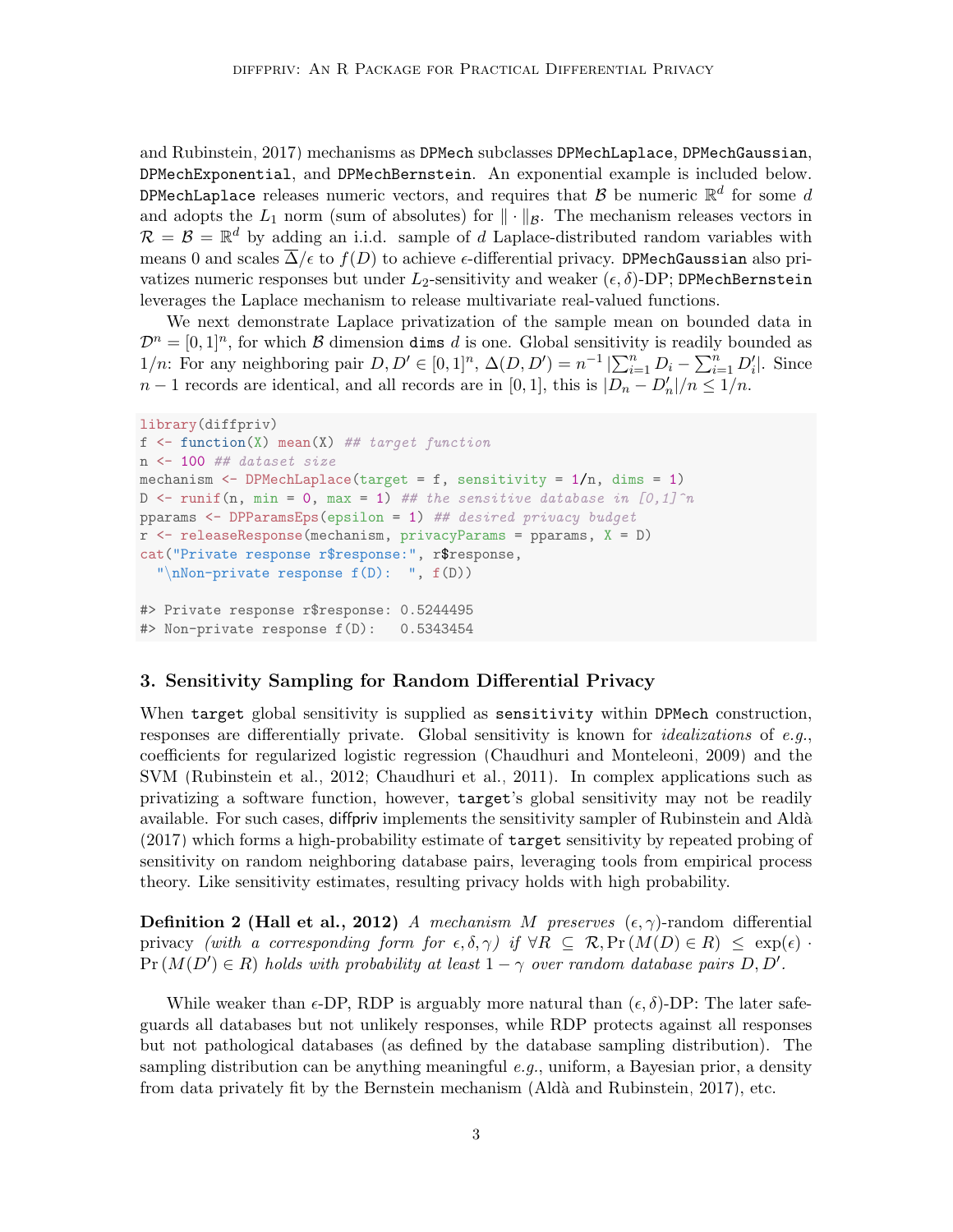The DPMech method sensitivitySampler(object, oracle, n, m, gamma) requires: a mechanism object; a function oracle which outputs i.i.d. random databases of given size n which should match the size of input data supplied later in calls to releaseResponse(); a sensitivity sample size m; and desired privacy confidence gamma. Either (but not both) of m, gamma can be omitted: the omitted resource will be optimized automatically. For example m taken small (few hundred) reflects limited sampling time; small gamma (e.g., 0.05) prioritizes privacy. The sensitivity sampler calls appropriate DPMech sensitivityNorm() which implements  $\Delta(D, D')$  for the mechanism's norm and stored target. New subclasses of DPMech need only implement this method in order to take advantage of the sensitivity sampler. After sensitivitySampler(), subsequent releaseResponse() results have a privacy parameter slot of type DPParamsGam indicating response RDP.

Example: Exponential mechanism. All DPMech subclasses are sensitivity-induced private and can be sensitivity sampled; we demonstrate the exponential mechanism here. Exponential privately optimizes an application-specific objective (or score, utility)  $s(r)$  of candidate response  $r \in \mathcal{R}$ , with response distribution proportional to  $\exp(\epsilon \cdot s(r)/(2\Delta))$ . Typically  $s$  depends on input  $D$ , and so DPMechExponential is initialized with target that takes D and outputs a score function. That is,  $\mathcal{B} = \mathbb{R}^{\mathcal{R}}$  is a real-valued function space on  $\mathcal R$  and the class's sensitivityNorm() implements the sup-norm (cf. Rubinstein and Aldà, [2017\)](#page-4-0). In practice, users supply target as an R closure as demonstrated below. Given global sensitivity of target, the mechanism preserves  $\epsilon$ -DP; if sensitivitySampler() estimates sensitivity with some gamma, then RDP is preserved at confidence  $\gamma =$ gamma.

Applying these ideas to find the most frequent a–z character within a dataset of top-10 computer scientists from Semantic Scholar, subject to privacy of individuals. The exponential mechanism privately maximizes total frequency. But without bounded name lengths, this function has unbounded global sensitivity. We therefore use sensitivity sampler for  $(1, 0.1)$ -RDP, with an oracle that samples representative U.S. names based on randomNames.

```
library(randomNames) ## a package that generates representative random names
oracle \leq function(n) randomNames(n)
D <- c("Michael Jordan", "Andrew Ng", "Andrew Zisserman","Christopher Manning",
       "Jitendra Malik", "Geoffrey Hinton", "Scott Shenker",
       "Bernhard Scholkopf", "Jon Kleinberg", "Judea Pearl")
n <- length(D)
f \leftarrow function(X) \{ function(r) sum(r == units(base::strsplit(X, ""))) \}rSet \leq as. list (letters) ## the response set, letters a-z, must be a list
mechanism <- DPMechExponential(target = f, responseSet = rSet)
mechanism \leq sensitivitySampler(mechanism, oracle = oracle, n = n, gamma = 0.1)
pparams <- DPParamsEps(epsilon = 1)
r <- releaseResponse(mechanism, privacyParams = pparams, X = D)
cat("Private response r$response: ", r$response,
  "\nNon-private f(D) maximizer: ", letters[which.max(sapply(rSet, f(D)))])
#> Private response r$response: e
#> Non-private f(D) maximizer: e
```
### Acknowledgments